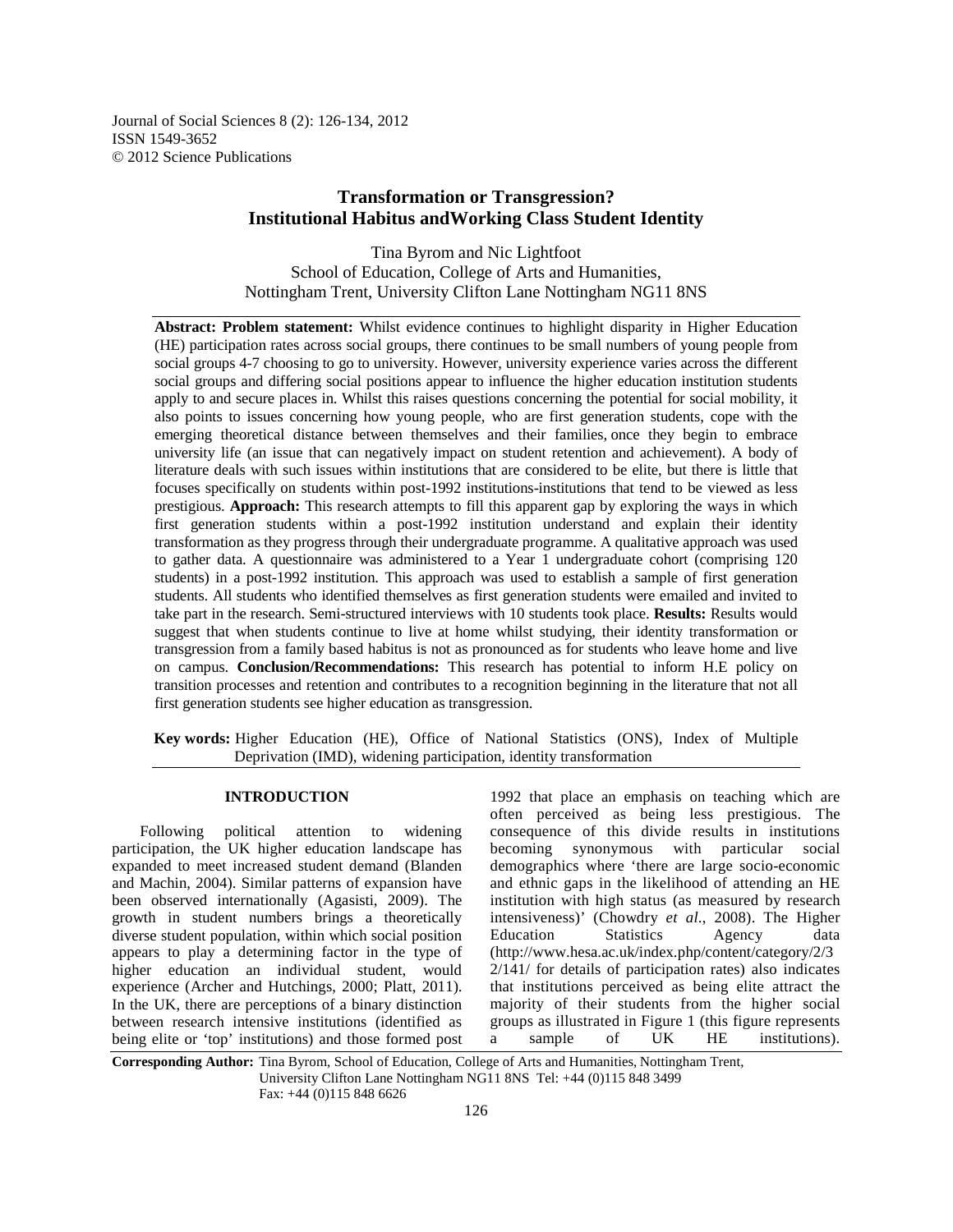

Fig. 1: Russell group Vs. Post-1992 universities: Participation rates of SEG 4-7

 The difference therefore between the two groups would indicate that there is less social difference, or the occupation of different social spaces (Bourdieu, 1990b) amongst the student body at a post-1992 institution when compared with traditional universities that attract fewer students from social groups 4-7. Thus the composition of HE appears to reflect wider social inequalities with higher percentages of middle class students continuing to secure places in traditional (elite) universities and working class students (who are also predominantly first generation students) entering post-1992 institutions (Archer and Hutchings, 2000). Whilst habitus (Bourdieu, 1997) is one of the most contested of Bourdieu's theoretical tools (Reay, 2004) it does go some way in helping to explain the ways in which first generation students establish a fit within the HE field. The process of establishing a fit (both academically and socially) has been identified as more problematic for first generation students given the lack of familiarity with the field. That is, some young people are more appropriately equipped, through their class based habitus, to be aligned or already 'adjusted to the immanent demands of the game' (Bourdieu, 1990a). Adjusting to the game requires first generation students to deal with what is unfamiliar, or rather becoming conversant with the particular doxa inherent within education. In a Bourdieuian analysis, this requires habitus transformation or the acceptance that people from the same background may have 'more than one identifiable habitus' (Nash, 1999) and are therefore pre-disposed to establish a fit earlier than others from the same social position. This goes some way in explaining why some young people from non-traditional backgrounds do go into

higher education and the ways in which a habitus can be adapted through its exposure to specific experiences. Writing Bourdieu and Wacquant (1992) emphasise this point by stating that although habitus is a product of history (and therefore predictable to some extent) it is also …an open system of dispositions that is constantly subjected to experiences and therefore constantly affected by them in a way that either reinforces or modifies its structures. (Bourdieu and Wacquant, 1992)

 Reed-Danahay (2005) elaborates on this and argues for both a primary and secondary habitus: where the primary habitus is constructed and maintained through family interactions and connections and the secondary habitus is developed through enculturation within educational experiences. This perspective offers some flexibility in interpretation of habitus and allows insights into the ways in which first generation students attempt to establish a sense of fit within a field with which they are not as familiar as their middle class peers.

 One way in which first generation students establish a fit within the field of education, is to occupy spaces in institutions that have failed to acquire the same perceived status as traditional universities (Archer *et al*., 2003; Leathwood, 2006; McNay, 2006). Whilst this is not intended to be a foregrounding of a deficit model of HE participation it does illustrate the way in which the 'classed policy regime' (Ball, 2003) structures the experiences of those not fully conversant with the rules of the game (Bourdieu, 1990a). The particular class based logic (Bourdieu, 1986) at play in university choice determines the types of institutions first generation students consider. This is partly due to their habitus,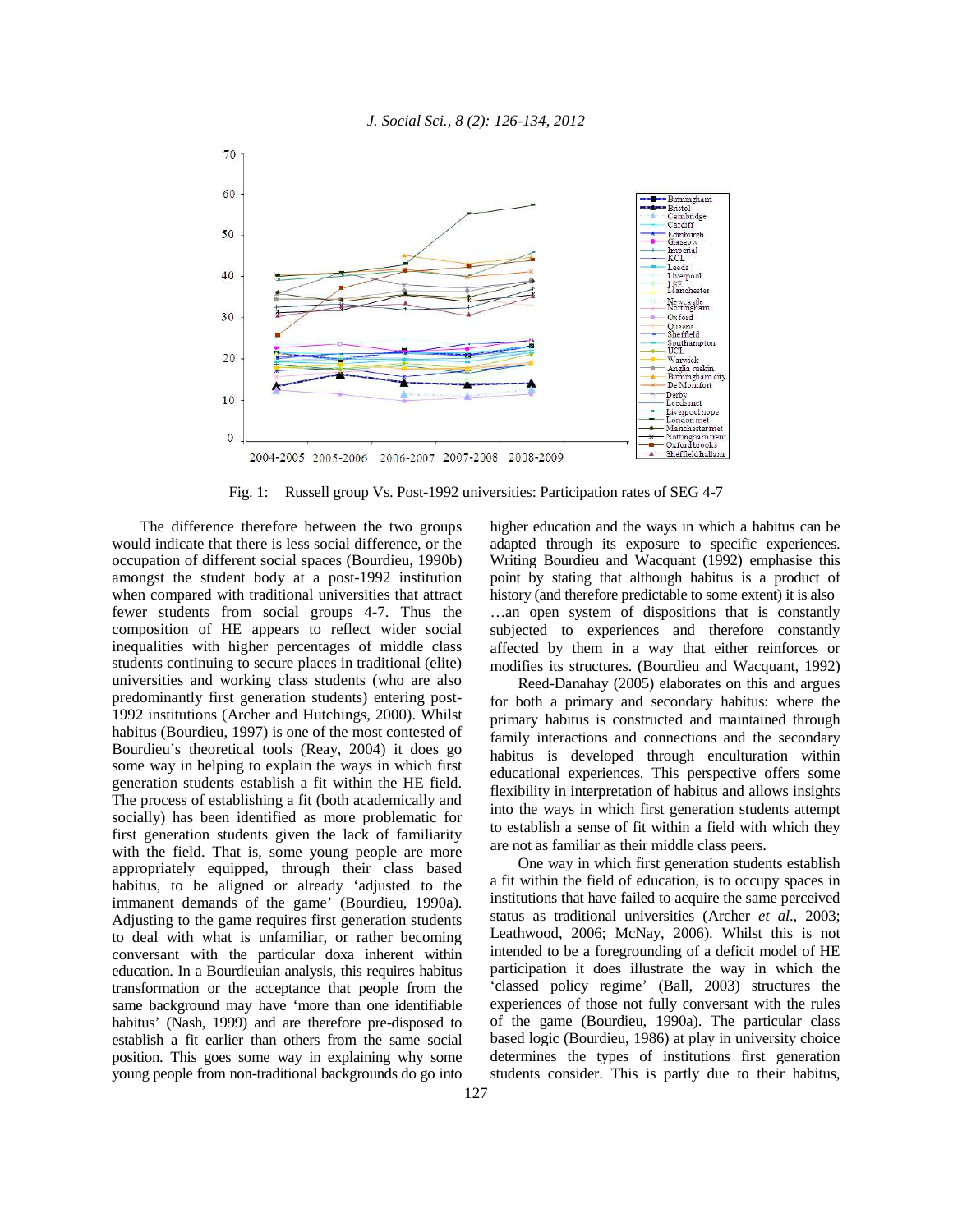which has driven the choice process in the first place, but also a manifestation of the need to 'fulfil a social function of legitimating social differences' (Bourdieu, 1986): Differences that result in the inequitable distribution of social groups across the HE sector.

 Whilst a number of possible explanations for this social group distribution centre on academic and social fit (Bourdieu, 1984; Rose, 1989; Holloway, 1997; Mahony and Zmroczek, 1997; Parr, 1997; Skeggs, 1997; Reay 2001; Walkerdine *et al*., 2001) there is little research that focuses on the influence that institutions have on the identity formation of widening participation students (The terms widening participation and first generation student are used interchangeably to represent students who were first in their family to go to university, given the strong correlation found between the two) in post-1992 institutions. In particular, there is currently insufficient information about the nature of their transformation or 'transgression' (Bourdieu, 1999) from their family based habitus. This research seeks to fill this apparent gap by focusing on identity trans/formation. Taking a Bourdieuian perspective it explores the result of a habitus that theoretically enters a field with which it is not familiar (Reay *et al*., 2005). With a focus placed on the notion of habitus clive (Reed-Danahay, 2005) it specifically utilizes Bourdieu's theoretical tools to ask questions about the enculturation of working class students into the middle class field of education and in particular, the ways in which the institutional habitus influences their identity transformation. With that in mind the following research questions will be addressed:

- What factors influence identity transformation of widening participation students?
- How does an evolving identity impact on the sense of belonging both within the institution and within social groups?

#### **MATERIALS AND METHODS**

 Bourdieu states that ... the goal of sociology is to uncover the most deeply buried structures of the different social worlds that make up the social universe, as well as the 'mechanisms' that tend to ensure their reproduction or transformation.

 Bourdieu and Clough (1996) with a focus on the idea of habitus transformation/transgression, this study, although located within a wide body of research concerning university choice, is also situated within policy discourses around widening participation in the UK. Students, who identified themselves as being the first in their family to go into higher education, across three years of an undergraduate joint honours

programme, were invited to participate in the research. This provided us with a longitudinal aspect to the research in which we could consider the idea of a change in habitus over time, but also to uncover the ways in which the institution influenced the transformation or transgression of a class based habitus. Students comprised 210 in total and ranged from 18-25 in age.

 The methods used within this research seek to uncover the complexities of identity transformation through the students' understandings and perceptions of how they believed they had changed as they progressed through their undergraduate course. In order to explore this issue, the following methods were used:

- Questionnaire
- E-mail communication
- Focus group discussion
- Individual interviews

 The initial questionnaire was administered to the Year 1 cohort across an undergraduate joint honours education programme and was used to establish a sample for that year group. Post-codes were entered into the Office of National Statistics (ONS) web-site to obtain an Index of Multiple Deprivation (IMD) score which is based on a range of measures including housing, rates of crime, education levels, health and unemployment figures. The highest rank score is 32-248 and the lowest 1.

 Post-code information was used to explore student background-and in particular whether they had come from a low-participating background (a geographical area that sends few students into HE). All students who identified themselves as first generation students were contacted by email and asked to volunteer to take part in the research. In addition, the same email was sent out to Year 2 and 3 students. Two focus group interviews and ten individual interviews were conducted.

**Ethics:** This research complies with the code of practice for the conduct of educational research as provided by the British Education Research Association (BERA, 2004).

**Findings:** Post-code data gathered from the questionnaire indicated a wide spread of social backgrounds with some appearing to illustrate lowparticipating backgrounds and others not, as illustrated in Table 1. In teasing out the complexity of student identity, three areas of influence emerged: institutional; family; peers.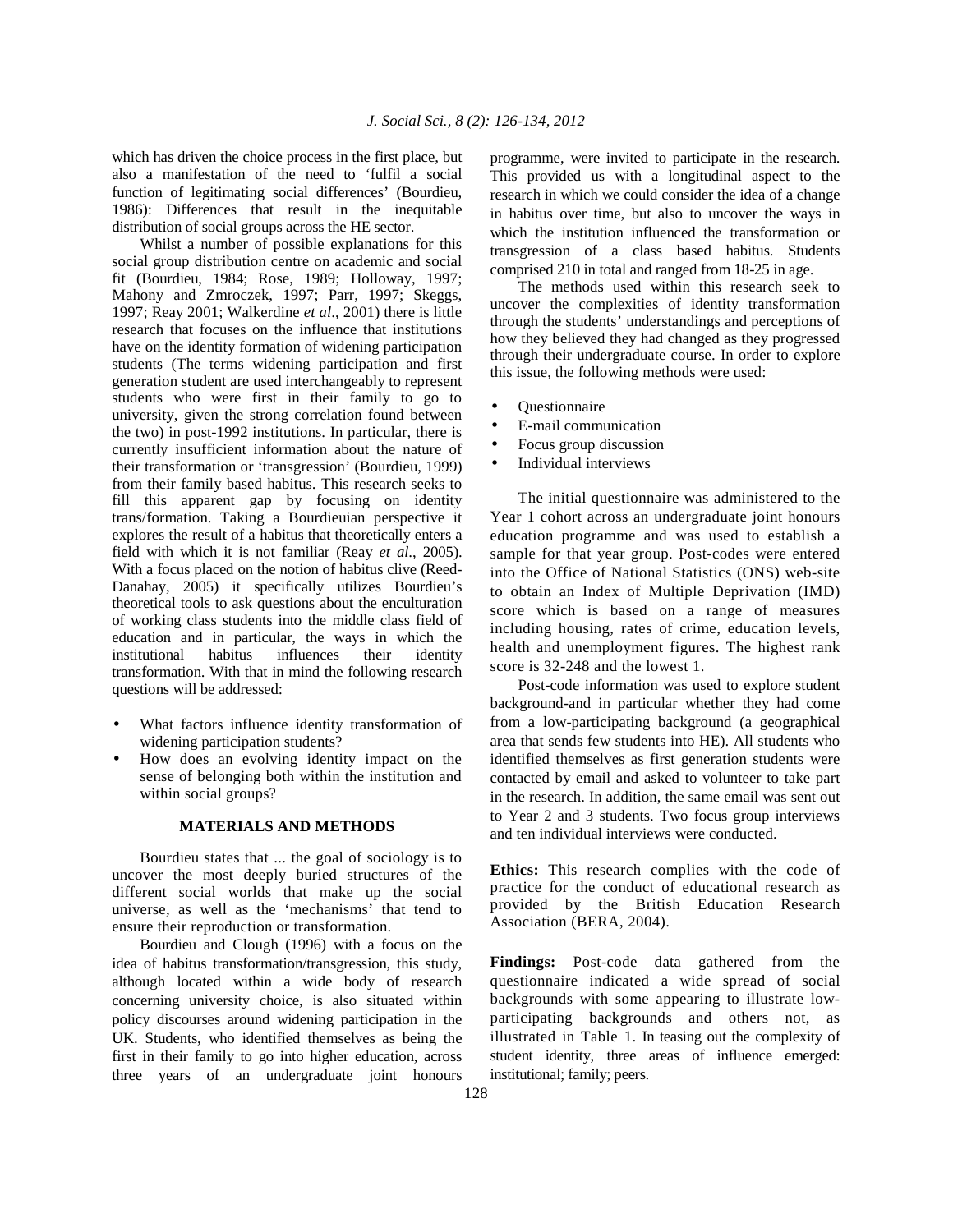| <b>IMD</b> rank score      | No. of students | First generation student |    |
|----------------------------|-----------------|--------------------------|----|
|                            |                 | - Yes                    | No |
| 16,-449 (low participation |                 |                          |    |
| backgrounds)               | 14              | 10                       |    |
| 6.450-12.899               | 11              |                          |    |
| 12,900-19,347              | 13              | 6                        |    |
| 19,348-32, 348             | 31              | 13                       | 18 |
| Total                      | 69              | 36                       | 33 |

 It is acknowledged that these are inextricably linked and that there is an 'inevitable degree of overlap and blurring of boundaries between peer group, family and institution' (Reay *et al*., 2005). However, what came across clearly in the interview data was a sense of students being able to establish a fit within the institution because of the support networks they had outside of the university through for example, their family and friends. We now discuss these areas in relation to the question of whether the students entered into a process of transformation or transgression.

#### **RESULTS**

 Results would suggest that when students continue to live at home whilst studying, their identity transformation or transgression from a family based habitus is not as pronounced as for students who leave home and live on campus.

## **DISCUSSION**

 This section provides a discussion of the findings and does this through a discussion of the post-code analysis and also using statements from the students themseleves.

**The influence of geographical location:** Literature highlights the tensions that can exist for first generation students as they enter the HE field (Reay *et al*., 2005; Archer and Hutchings, 2000). Such research focuses on students that identify themselves as first generation students and who also come under the umbrella of 'widening participation' and thus come from low participating neighbourhoods. However, post-code analysis from this data would suggest that the boundaries of what constitutes a widening participation student are somewhat blurred given the spread of first generation students across the differing IMD rank scores.

 In this sample, there are 10 students from areas considered to be low participating neighbourhoods and 13 who come from areas where academic attainment has been relatively high over a period of time, many young people progress into HE, the majority of adults have level 4 or 5 qualifications and there are low levels of unemployment. This raises important issues concerning the way/s in which students are acculturated into the HE context given that, theoretically, some will be more pre-disposed to its practices than others. The homogenisation of young people into one student identity is therefore problematic and raises issues for academics in terms of how widening participation students are integrated into university academic and social life (Lightfoot, 2009).

 Whilst literature highlights the ease with which middle class students appear to make the transition into HE (Power, 2003), such analysis is based on the binary distinction between a working class and middle class identity. In addition, it is no longer possible to consider students from perceived wealthy backgrounds (as indicated by a high IMD rank score) as having a family history of HE as the findings from this post-code analysis would suggest. In terms of establishing a sense of fit (whether in academic or social terms), the focus of this study has therefore been placed on the fact that the students have identified themselves as first generation students and as such do not have a family history of HE. From this understanding, the research allows us to uncover the extent to which a habitus is malleable and adaptable to context (Byrom, 2009). The ways in which the students in this study established their sense of fit are represented under three themes:

- The comfort blanket of home
- Perceived acts of transgression
- Evolving identity

**The comfort blanket of home:** The 'cultural characteristics' (Reay *et al*., 2005) of a post-1992 institution have been identified as being different than those of a traditional institution (Leathwood and O'Connell, 2003). Many of the students in our study were attracted to the university given its close proximity to home, confirming literature that suggests that working class students lead localised lives (Healy, 2006). The idea that university can influence a student identity needs to be considered in light of the propensity of the students to remain in the family home. Rob, for example explained:

 Because I live at home still, I had that kind of comfort blanket of when I went home, it was like that first day at school, my mum was like how was uni,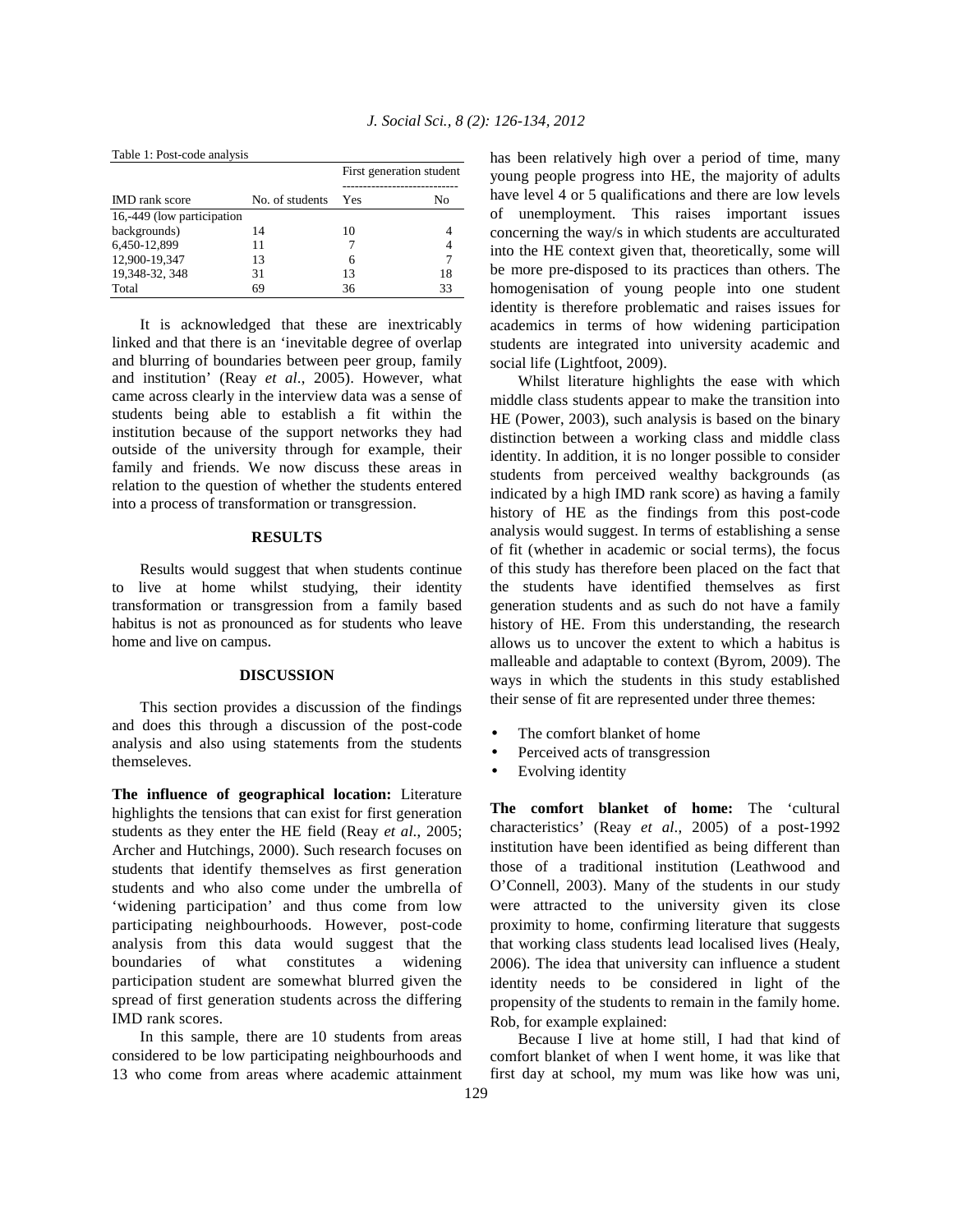what have you done and everything like that and for me that was really nice because then I could let out and tell her how I was feeling. (Rob: Interview: 24/1/11)

 Kelly also found that she needed the familiarity of her home surroundings to help her settle into university. Initially Kelly moved into halls of residence on the university campus, however found herself sharing accommodation with students who she quickly disassociated herself from: …but it was living with really immature drunks basically-you'd get woken up, my body clock would be totally out, because they didn't shut up until 5 o'clock in the morning and then you'd sleep half the day, but then in the evening because there's no-one at lectures, you'd all be socialising so you'd never get any work done because I was up half the night because I couldn't sleep and it just didn't work. (Kelly: Interview: 23/3/11)

 Kelly further emphasises the difference she perceived between herself by describing the routine she established once she moved back home:

 I think it's, a lot of my friends are ones that didn't go into halls, they lived at home and obviously I lived at home from 6 months in-I moved home in the March of Year 1 and I just commuted since and a lot of people are like that so we've kind of dis, dis, what's the word, separated ourselves from the people who have really embraced themselves into university life because we'd literally come like it was at school, we'd come and do our lectures, or we might spend a couple of hours in the canteen having a chat, or spend a couple of hours in the library doing some work but then we go home and we wouldn't come again until the next lecture (Kelly: Interview: 23/3/11).

 In Bourdieuian terms, Kelly has identified a theoretical distance between herself and her peers-or the occupation of differing social spaces (Bourdieu, 1998). This identification resulted in Kelly moving back home, where she was supported by her family and therefore did not have to reconcile the apparent differences she felt between herself and other students. The potential 'crisis' (Bourdieu, 1990b) or questioning of the family based habitus was therefore removed. This is further emphasised when Kelly was asked where she felt she belonged. Her response indicates a stronger pull to home:

 At home. I come here twice a week and go home again. I don't really like Nottingham to be honest. I think of it like school-you have to go home afterwards. Because I live at home and maybe that's why I don't live in Nottingham and why I didn't push to live in Nottingham for longer. (Kelly: Interview: 23/3/11)

 Josie also emphasises the strong pull to remain at home, but not in the same way as Kelly. Josie highlights her lack of familiarity with the HE field and the re-assurance she gained from remaining at home:

 Uhm, I don't know really, it's just like, going somewhere where I don't know, don't know anyone, I don't really know what I'm doing, I'm all confused and just the whole added things, like I don't' know what the hell's going off, at least if I'm at home then at least I know some things. (Josie: Interview: 22/2/11)

 Jo also gains her sense of belonging from home justifying her decision to attend a local based university on the basis that she is 'a homey kind of girl' (Jo: Interview: 22/2/11). In addition, Jo also describes how she feels supported by her family:

 When I do my uni work they kind of let me have the whole of the dining room, like they'll eat and then leave me to it, my mum will cook me some food, like she was like remember to cook yourself some food, but now she'll say like there's some food in the freezer that's already cooked if you want it and they also understand why I'm up at 2 o'clock in the morning which is nice. (Jo: Interview: 22/2/11)

 The sense that 'they're all in it together' comes through strongly in Jo's narrative of why she chose to stay at home, however, in relation to the key questions posed above some initial insight into our current third year students would indicate that there are some tensions between family members and their decision to go to university.

**Perceived acts of transgression:** Some of our students highlighted the discomfort that family members had about their decision to go to university where the 'transgression' is experienced in terms of pursuing a path that is not necessarily supported by the family. For example, Ella states that being the first in her family to go to university is:

 [s] cary, a lot of emphasis is placed on how well I do, they [parents] disagree with my career choice so there is a lot of pressure to do well and prove them wrong. (Ella: e-mail communication: 10-12-10)

 Rob also hinted that all was not well within his family as he went through the process of applying to university:

 My dad would have liked it if I had gone straight into work, my mum would have been horrified because she would have thought well, you've got the GCSEs, you've got the A levels, it would be stupid not to go and further that even more. Where dad, I think he's quite scared of education because he didn't have a good experience whatsoever at school, like he left school at 15, then like literally on that Monday, like he left on the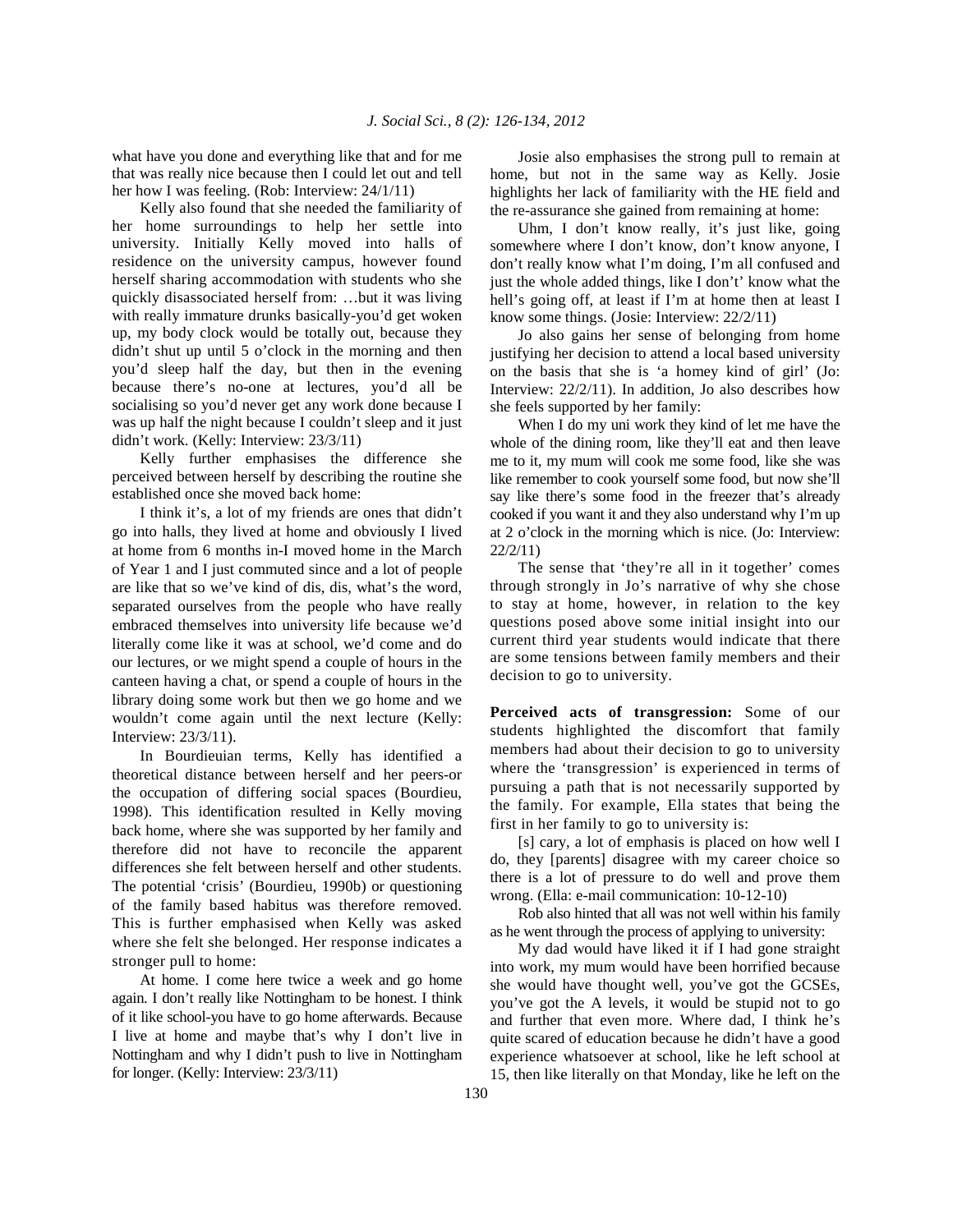Friday and on the Monday he was in a job and he kind of has that idea that everyone should do that, there shouldn't be any academics or anything like that. (Rob: Interview: 24/1/11)

 For our students, 'spatial notions of proximity and distance' (Reay *et al*. 2005) help us to understand the process of transformation and/or transgression that is at play during their time at university. The students in our study discuss their attempts to belong in various social positions where the stability in their own identity is disrupted through their decision to enter the HE field. For Josie, this is felt more in relation to her peer group outside of university where she feels the pressure to undertake various roles:

 It's just like, I feel like I do so many different roles in my life, it's just like, I'm a student, I'm a girlfriend, I'm a sister, I'm an aunty, I'm a friend and it's like, people I'm around outside of uni, they need me more than the people inside uni so I'm like there for them more. (Josie: Interview: 22/2/11)

 Importantly Josie also goes on to explain that her 'non-university' friends do not fully understand why she chose to undertake a degree course when they have made different choices, especially those who have become teenage mothers. The degree of separation Josie feels in relation to this group is expressed in her not quite knowing where she really belongs, a situation reflective of a habitus in conflict with itself, or where the primary habitus (Reed-Danahay, 2005) is protecting itself against 'crises and critical challenges' (Bourdieu 1990a) through processes of alignment and where identity re/formation takes place.

**Evolving identity:** Bourdieu describes the difficulties in establishing position within social fields as individuals attempt to develop an 'inherent part of belonging' (Bourdieu, 1990b). The competing tensions between what the students were leaving behind and their attempts to fit into their new contexts, is a consistent theme that emerged within our data. Josie reflects upon this as she illuminates the complex process of forming friendships as she attempted to gravitate towards similarly minded people.

 I'd say at first I didn't really speak to anyone, but I didn't mind not speaking with anyone because I thought it's alright, I'll be alright by myself. But the more I spoke with anyone, the more I thought it's kind of alright kind of thing-they're all similar to me kind of thing. (Josie: Interview: 22/2/11)

 Kelly also goes through the process of working out who she fits in with. Having worked for a year prior to coming to university, Kelly dissociated herself from younger and what she considered as less mature students. She firmly identifies two types of students:

 There are two types of student-you've got your drunken immature students and then you've got the ones who are here to get a degree, they're not interested in anything else. The drunken immature ones tend to be younger and male, I would say but that's from whom I lived with, because the majority of people on the course are female and I don't socialise with them. The other type is older, with children, they don't' need to be a lot older, but having already worked or have a job or other responsibility where coming to university is more of a risk (Kelly: Interview: 23/3/11)

 When asked who she identifies most with, Kelly responded 'definitely the older ones' (Kelly: Interview: 23/3/11) disassociating herself from students who 'basically go out and get drunk all the time' (Kelly: Interview: 23/3/11). Josie struggled much more with her emerging self and there appeared to be much more self-questioning than in other students' narratives as illustrated below:

 I kind of thought, uhm, this is interesting. But what am I doing here Josie? What are you doing here? When I first came in, I thought oh it's alright, it's not that big, so when I first got here I was like, ugh, but then after a few months I felt yeah, it's alright, it's alright, you can get used to this sort of thing. (Josie: Interview: 22/2/11)

 There is a sense in which Josie took small steps and constantly matched up her experiences with her understanding of her own identity. She did go on to describe the ambiguity of her social position-'I'm not quite there yet' (Josie: Interview: 22/2/11)-further articulating a sense of dislocation in terms of understanding the disjuncture between her 'university' self and her 'outside university' self. Here, the notion of habitus clivé (Bourdieu, 2004; Reed-Danahay, 2005) is helpful in explaining the tension experienced by Josie as she attempted to align herself to both social groups. Josie also goes on to explain that she does not feel that going to university was the right decision for her. This could indicate the extent to which she was not able to fully align her primary habitus with that of the institution:

 It was probably the wrong choice for me; I don't feel like I enjoy it and still don't feel at home after 3 years. I would not recommend university to my friends unless they were sure they knew what they wanted to do in life, this has left me more confused than when I came. The idea of coming to university is better than it actually is (for me). (Josie: e-mail communication: 22/1/11)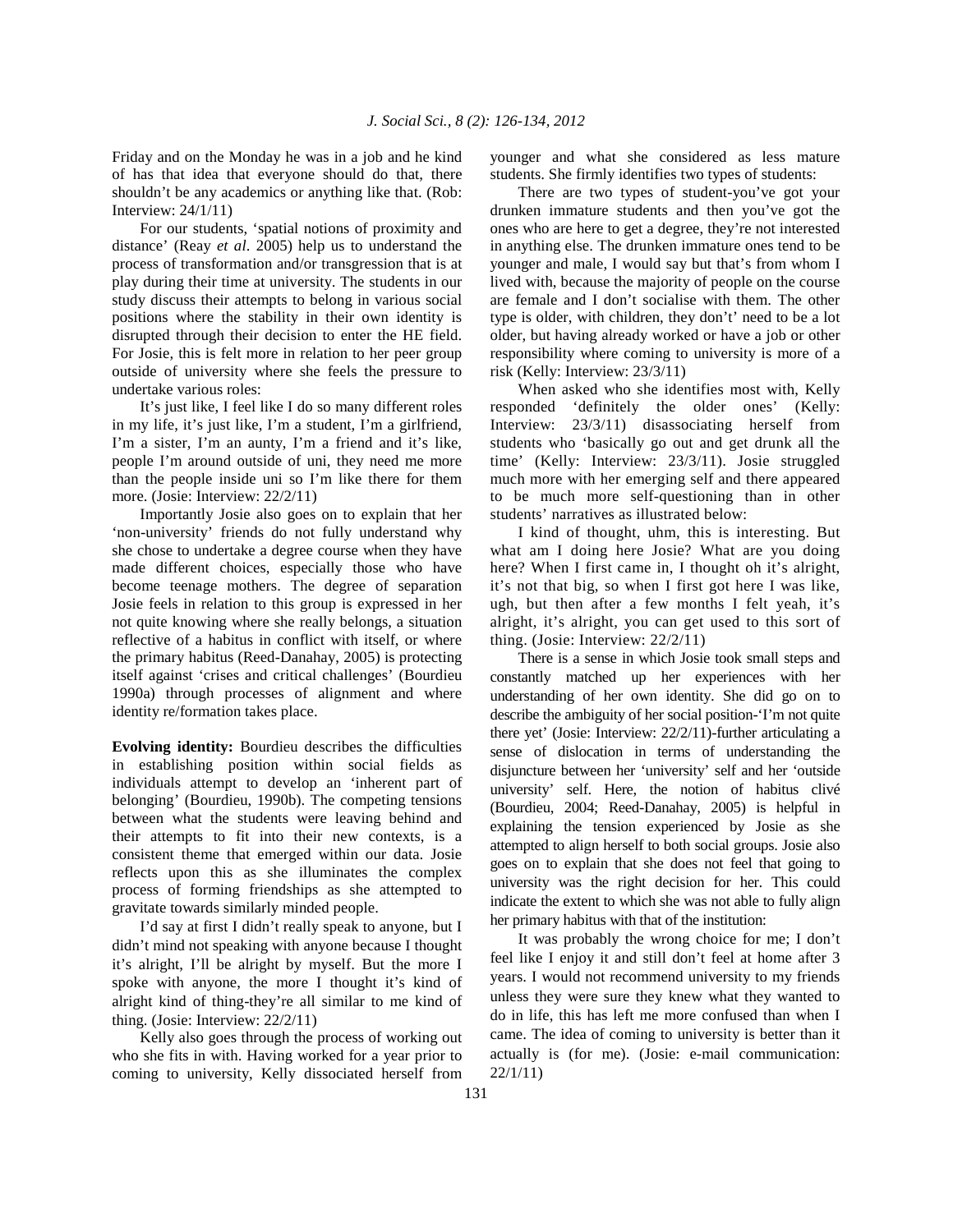Whilst theoretical social positioning would suggest that Josie should be able to align herself with the habitus of a post-1992 institution, this was never achieved. Reflecting in the final year of her course, she illustrates how she has reconciled herself to being 'different':

 In year one I was more focussed on fitting in and making friends and worried what people would think of me and if they would judge me. Now I have accepted that I am different and I don't care what people think or might think about me. The big change is me being ok with not fitting in. (Josie: e-mail communication: 22/1/11)

 The social arena is one way in which students begin to construct their HE identity-the other is through their academic studies. Molly for example states, 'the feelings I still get about being at university is that I still doubt if I am 'clever' enough to be here' (Molly: e-mail communication: 15/1/11). Lucy also reflects on how she felt about academic work stating that she was 'worried that the work would be too hard' (Lucy: email communication: 10/1/11). Such questioning of position is consistent across the sample although it is a position that goes unarticulated with academic tutors. Bourdieu and Passeron (1977) offer insights into this by exploring legitimacy of position-should students admit that they do not understand the academic aspect of university life, their occupation of a student place becomes questionable for the students in this study, this impact upon their feelings of confidence about whether they deserve to be at university. This becomes even more open to scrutiny in Year 3, as students acknowledge an increased demand in the requirements of academic tasks. Kelly, for example states about the final year:

 I don't like this year because there's too much pressure. If it was designed differently so that the second year was say 40% and the third year was 60% I think I would have pulled my finger out of my backside a bit quicker and got on with doing, then I would have got my work up to the academic standard then rather than having to make a massive leap now because I just thought, it's only 20%, I just need to pass it, whereas actually if I had got a good grade then it could have taken the pressure off a bit now (Kelly: Interview: 23/3/11).

 Whilst it is evident that students found the demands of academic work challenging at times, their sense of belonging to the institution clearly developed over the three years of their undergraduate programme. With the exception of Josie (as discussed above), all students involved in the research detailed the ways in which they had constructed their identities as they became increasingly acculturated within the institution. This process involved becoming familiar with the particular institutional habitus and finding ways of adapting to its practices that both structure and are structured by the student body.

## **CONCLUSION**

 There are initial indications that work around widening participation students' identity could tell us something about the ways in which such young people transform throughout their undergraduate programme and the ways in which they adapt to the context of university life. The process of adaptation is not problem free despite the idea that 'going to higher education [has] become far more normalized than it once would have been' (Thomas and Quinn, 2007). The deliberation of the tension between 'transformation' and 'transgression' is therefore extremely complex. This complexity is further emphasised by the fuzzy boundaries of what constitutes a widening participation student. Exploring this issue from a Bourdieuian perspective would suggest that students from neighbourhoods with high IMD rank scores would establish a fit with HE because assumptions are made about the levels and relative weighting of the various forms of capital they possess (Bourdieu, 1986). However, it is clear that this form of analysis may not be adequate in identifying those who appear to be 'fish out of water' (Reay *et al*., 2010) particularly given that the majority of students in this study found ways in which to establish a sense of fit with the institution. In terms of considering this as an act of transgression from a family based habitus, it is evident from this study that this is not the case as the majority of students in fact felt supported by their families. As such, the families became an important component within the process of habitus adaptation. This could be representative of generational habitus shifts (Byrom, 2010) where there is increased acceptance of HE participation amongst families without a previous history of education at that level.

 It is evident from research (Reay, 2001) that institutional habituses are 'by dint of their collective nature are less fluid than individual habitus' which places the focus on students to adapt to their context. This has implications in post-1992 institutions where the lack of alignment with the institution could lead to issues of progression and retention. This study is timely given the recent move to increase tuition fees from 2012 where it is expected that student expectations of their HE 'offer' may change and the influence of the institution in identity trans/formation will become critical in processes of social mobility.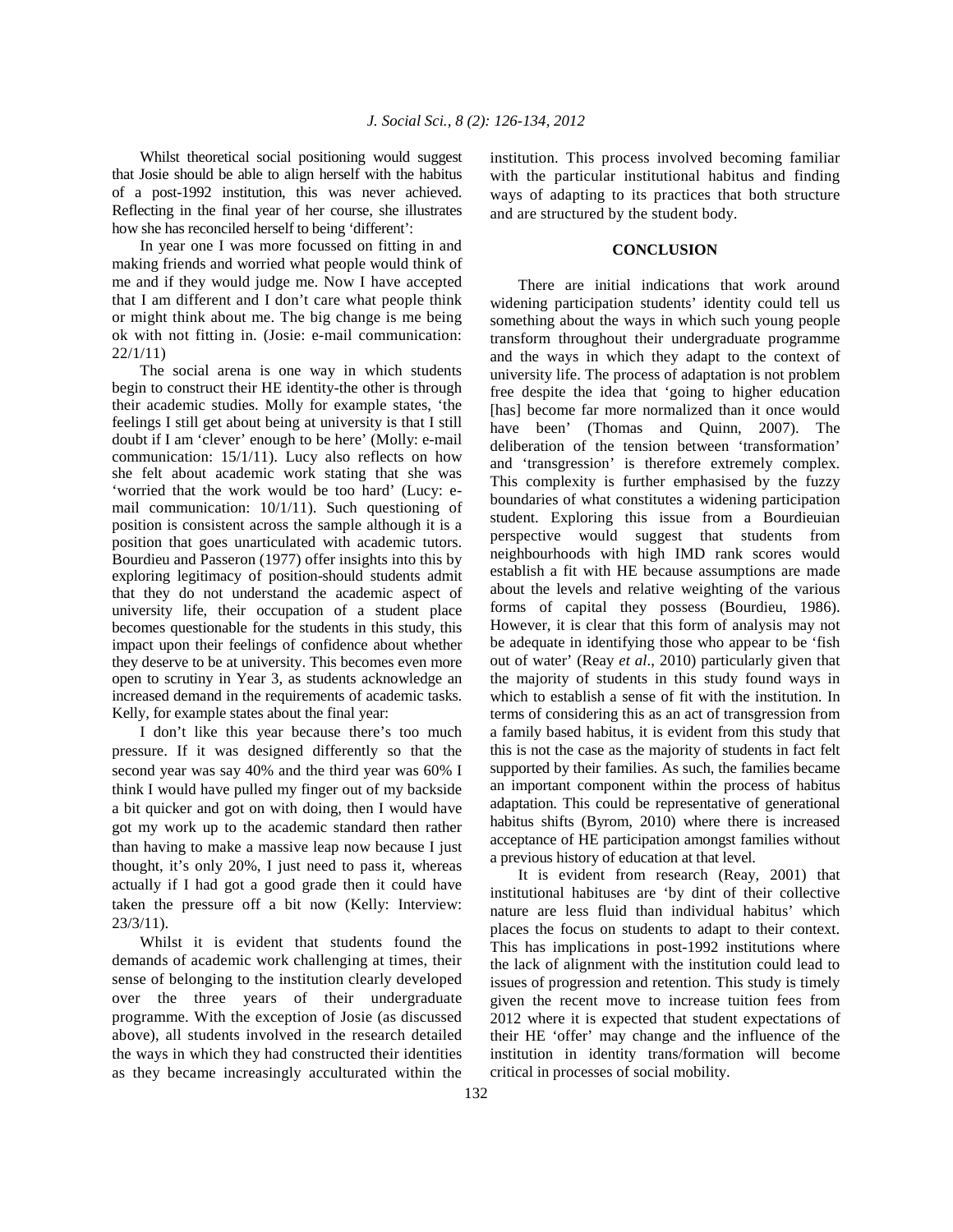#### **REFERENCES**

- Agasisti, T., 2009. Towards 'lisbon objectives': Economic determinants of participation rates in university education: An empirical analysis in 14 European countries. Higher Educ. Q., 63: 287-307. DOI: 10.1111/j.1468-2273.2008.00416.x
- Archer, L. and M. Hutchings, 2000. 'Bettering yourself'? Discourses of risk, cost and benefit in ethnically diverse, young working-class, nonparticipants' constructions of higher education. Brit. J. Soc. Educ., 21: 555-574. DOI: 10.1080/713655373
- Archer, L., M. Hutchings and A. Ross, 2003. Social Class and Higher Education. Higher Education and Social Class: Issues of Exclusion and Inclusion. 1st Edn., Routledge, London, ISBN: 10: 0415276438, pp: 277.
- Ball, S.J., 2003. Class Strategies and the Education Market: the Middle Classes and Social Advantage. 1st Edn., Routledge Falmer, London, ISBN-10: 0415272777, pp: 213.
- BERA, 2004. Revised Ethical Guidelines for Educational Research. British Educational Research Association.
- Blanden, J. and S. Machin, 2004. Educational inequality and the expansion of UK higher education. Scott. J. Political Econ., 51: 230-249.
- Bourdieu, P. and L.C. Clough, 1996. The State Nobility: Elite Schools in the Field of Power. 1st Edn., Stanford University Press, Cambridge, ISBN-10: 0804717788, pp: 475.
- Bourdieu, P. and L.J.D. Wacquant, 1992. An Invitation to Reflexive Sociology. 1st Edn., University of Chicago Press, Chicago, ISBN-10: 0226067416, pp: 332.
- Bourdieu, P., 1984. Distinction: A Social Critique of the Judgement of Taste. 1st Edn., Harvard University Press, Cambridge, ISBN-10: 0674212770, pp: 613.
- Bourdieu, P., 1990a. The Logic of Practice. 1st Edn., Stanford University Press, Stanford, ISBN-10: 0804720118, pp: 333.
- Bourdieu, P., 1990b. In Other Words: Essays towards a Reflexive Sociology. 1st Edn., Stanford University Press, Stanford, ISBN-10: 0804717257, pp: 223.
- Bourdieu, P., 1997. The Forms of Capital. In: Education, Culture, Economy and Society, Halsey, Lauder, A.H. H., P. Brown and A.S. Wells, (Eds.). Oxford University Press, Oxford, pp: 46-58.
- Bourdieu, P., 1998. Practical Reason: On the Theory of Action. 1st Edn., Stanford University Press, Stanford, ISBN-10: 0804733635, pp: 153.
- Bourdieu, P., 1999. The Contradictions of Inheritance. In: The Weight of the World: Social Suffering in Contemporary Society, In: Bourdieu, P., A. Accardo and G. Balazs, (Eds.). Stanford University Press, Stanford, pp: 507-513.
- Bourdieu, P., J.C. Passeron, R. Nice and T. Bottomore, 1977. Reproduction in Education, Society and Culture. 1st Edn., Sage Publications, London, pp: 254.
- Byrom, T., 2009. I don't want to go to a crummy little university': Social class, higher education choice and the paradox of widening participation. Improving Schools, 12: 209-224. DOI: 10.1177/1365480209348819
- Byrom, T., 2010. The Dream of Social Flying: Widening Participation in Higher Education. 1st Edn., LAP Lambert Academic Publishing, Saarbrucken, ISBN: 10: 3838336690, pp: 484.
- Chowdry, H., C. Crawford, L. Dearden, A. Goodman and A. Vignoles, 2008. Widening Participation in Higher Education: Analysis using Linked Administrative Data. 1st Edn., The Institute for Fiscal Studies, London, ISBN-10: 9780102954203.
- Healy, J., 2006. Locality matters: Ethnic segregation and community conflict-the experience of protestant girls in belfast. Children Society, 20: 105-115. DOI: 10.1111/j.1099-0860.2006.00018.x
- Holloway, G., 1997. Finding a Voice: On Becoming a Working-Class Feminist Academic. In: Class Matters: 'Working-Class' Women's Perspectives on Social Class, Mahoney, P. and C. Zmroczek, (Eds.). Taylor and Francis, London, pp: 190-205.
- Leathwood, C. and P. O'Connell, 2003. 'It's a struggle': The construction of the 'new student' in higher education J. Educ. Policy, 18: 597-615. DOI: 10.1080/0268093032000145863
- Leathwood, C., 2006. Accessing Higher Education: Policy, Practice and Equity in Widening Participation in England. In: Beyond Mass Higher Education: Building on Experience, McNay, I. (Ed.). McGraw-Hill International, Maidenhead, ISBN-10: 0335218571, pp: 17-25.
- Lightfoot, N., 2009. A view from the other side: Interpretations of widening participation by a post-1992 university. Improving Schools, 12: 196-208. DOI: 10.1177/1365480209342618
- Mahony, P. and C. Zmroczek, 1997. Class matters: 'working-class' women's perspectives on social class. 1st Edn., Taylor and Francis, ISBN-10: 0748405410, pp: 210.